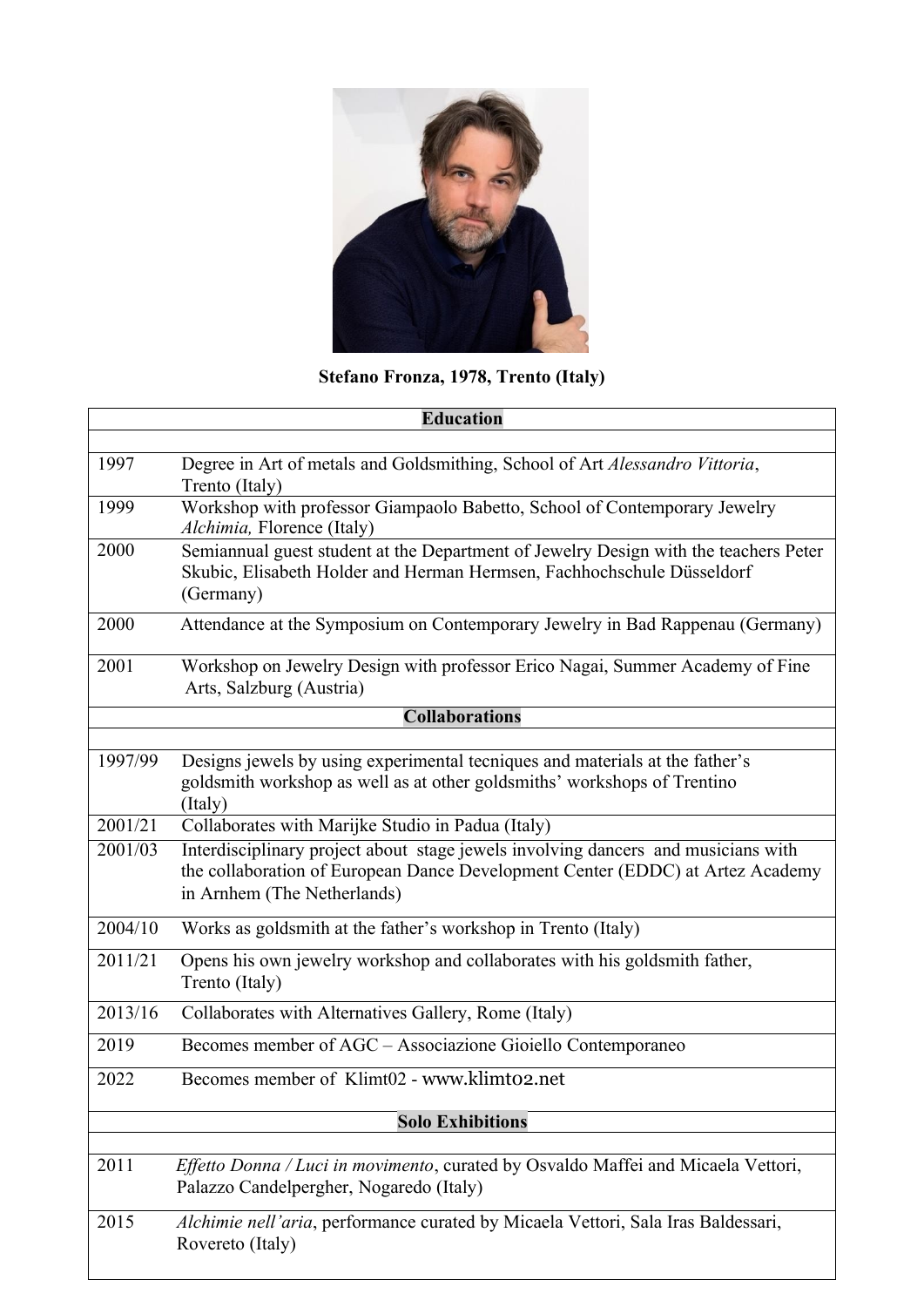| <b>Group Exhibitions</b> |                                                                                                                             |  |
|--------------------------|-----------------------------------------------------------------------------------------------------------------------------|--|
| 2014                     | Il nuovo è inevitabile, curated by Marijke Studio, Padua (Italy)                                                            |  |
| 2016                     | Skin. La superficie del gioiello, curated by Alba Cappellieri and Livia Tenuta at Museo<br>del Gioiello, Vicenza (Italy)    |  |
| 2016                     | Una volta ancora, curated by Marijke Studio, Padua (Italy)                                                                  |  |
| 2017                     | Scatenata, curated by Alba Cappellieri, Homi Fiera, Milan (Italy)                                                           |  |
| 2017                     | Scatenata, curated by Alba Cappellieri, Fondazione Stelline, Milan (Italy)                                                  |  |
| 2017                     | La Pelle della Moda, curated by Alba Cappellieri, Homi Fiera, Milan (Italy)                                                 |  |
| 2018                     | The Blooming Garden, curated by Alba Cappellieri, Homi Fiera, Milan (Italy)                                                 |  |
| 2019                     | Jewelry Selection - Venice Design Week, curated by Lisa Balasso, Ca' Pisani Design<br>Hotel, Venice (Italy)                 |  |
| 2020                     | Gioielli in Fermento - online edition, curated by Eliana Negroni, Castel San Giovanni,<br>Piacenza (Italy)                  |  |
| 2020                     | Luce - online edition, curated by Thereza Pedrosa Gallery, Asolo di Treviso (Italy)                                         |  |
| 2021                     | Gioielli in Fermento, curated by Eliana Negroni, Ziano Piacentino - Piacenza (Italy)                                        |  |
| 2021                     | Premio Vittorio Sgarbi, curated by Art Now and Effetto Arte Association, Centro Fiere - Ferrara<br>(Italy)                  |  |
| 2021                     | Arte y Joya Yearbook, curated by Duplex Group of Barcelona, Studio Squina, Madrid (Spain)                                   |  |
| 2021                     | Arte y Joya Yearbook, curated by Duplex Group of Barcelona, Backyard Arte Gallery, Valladolid<br>(Spain)                    |  |
| 2022                     | Arte y Joya Yearbook, curated by Duplex Group of Barcelona, 66 Mistral Gallery, Barcelona<br>(Spain)                        |  |
| 2022                     | BeFree, curated by Alba Cappellieri, Homi Fashion&Jewels, Homi Fiera, Milan (Italy)                                         |  |
| <b>Publications</b>      |                                                                                                                             |  |
| 2010                     | Isabelle Chang Il notevole giovane talento, artista Stefano Fronza, in Jewelry<br>World Magazine (China)                    |  |
| 2011                     | Micaela Vettori, <i>Effetto Donna / Luci in movimento</i> , video/-interview, shot by Loris Tasin                           |  |
| 2016                     | Livia Tenuta Skin. La superficie del gioiello, exhibition catalogue. Published by<br>Marsilio (Italy)                       |  |
| 2016                     | Tiziana Raffaelli interview for newscast TGR - RAI Trento (Italy)                                                           |  |
| 2019                     | Lisa Balasso, curated by Jewelry Selection – Venice Design Week, catalogue published<br>on paper and online, Venice (Italy) |  |
| 2020                     | Eliana Negroni, Gioielli in Fermento, exhibition catalogue, Castel San Giovanni, Piacenza<br>(Italy)                        |  |
| 2020                     | Preziosa Magazine, Stefano Fronza: il colore, indelebile interpretazione del suo segno,<br>Naples (Italy)                   |  |
| 2021                     | Current Obsession, Munich Jewellery Week, paper publication and online<br>publication, Rotterdam (The Netherlands)          |  |